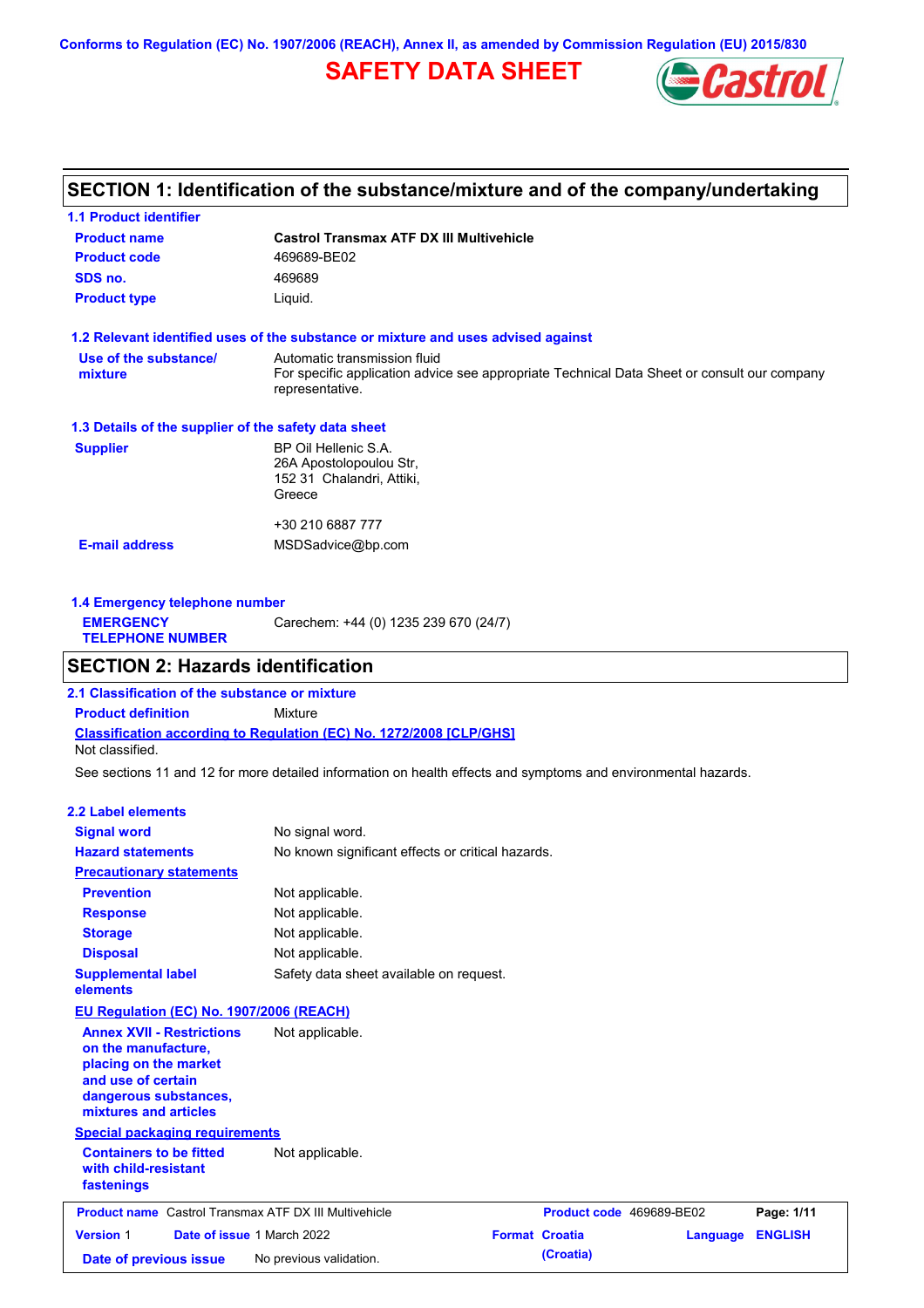# **SECTION 2: Hazards identification**

| <b>Tactile warning of danger</b>                                                                                         | Not applicable.                                                                                               |
|--------------------------------------------------------------------------------------------------------------------------|---------------------------------------------------------------------------------------------------------------|
| 2.3 Other hazards                                                                                                        |                                                                                                               |
| <b>Results of PBT and vPvB</b><br>assessment                                                                             | Product does not meet the criteria for PBT or vPvB according to Regulation (EC) No. 1907/2006.<br>Annex XIII. |
| <b>Product meets the criteria</b><br>for PBT or vPvB according<br>to Regulation (EC) No.<br><b>1907/2006, Annex XIII</b> | This mixture does not contain any substances that are assessed to be a PBT or a vPvB.                         |
| Other hazards which do<br>not result in classification                                                                   | Defatting to the skin.                                                                                        |

# **SECTION 3: Composition/information on ingredients**

**3.2 Mixtures**

#### Mixture **Product definition**

Highly refined base oil (IP 346 DMSO extract < 3%). Proprietary performance additives.

| <b>Product/ingredient</b><br>name                                                                                                                                                                                                                                       | <b>Identifiers</b>                                                                   | $\frac{9}{6}$ | <b>Regulation (EC) No.</b><br>1272/2008 [CLP] | Type    |
|-------------------------------------------------------------------------------------------------------------------------------------------------------------------------------------------------------------------------------------------------------------------------|--------------------------------------------------------------------------------------|---------------|-----------------------------------------------|---------|
| Distillates (petroleum), hydrotreated<br>heavy paraffinic                                                                                                                                                                                                               | REACH #: 01-2119484627-25<br>EC: 265-157-1<br>CAS: 64742-54-7<br>Index: 649-467-00-8 | $≥50 - ≤75$   | Asp. Tox. 1, H304                             | [1] [2] |
| Distillates (petroleum), solvent-<br>dewaxed heavy paraffinic                                                                                                                                                                                                           | REACH #: 01-2119471299-27<br>EC: 265-169-7<br>CAS: 64742-65-0<br>Index: 649-474-00-6 | 225 - ≤50     | Asp. Tox. 1, H304                             | [1] [2] |
| 2-Propenoic acid, 2-methyl-, butyl<br>ester, polymer with N-[3-<br>(dimethylamino)propyl]-2-methyl-<br>2-propenamide, dodecyl 2-methyl-<br>2-propenoate, eicosyl 2-methyl-<br>2-propenoate, hexadecyl 2-methyl-<br>2-propenoate and octadecyl 2-methyl-<br>2-propenoate | CAS: 176487-46-0                                                                     | ≤3            | Eye Irrit. 2, H319                            | $[1]$   |
| Distillates (petroleum), hydrotreated<br>light paraffinic                                                                                                                                                                                                               | REACH #: 01-2119487077-29<br>EC: 265-158-7<br>CAS: 64742-55-8<br>Index: 649-468-00-3 | ו≥ ≤          | Asp. Tox. 1, H304                             | [1] [2] |

**See Section 16 for the full text of the H statements declared above.**

### **Type**

[1] Substance classified with a health or environmental hazard

[2] Substance with a workplace exposure limit

[3] Substance meets the criteria for PBT according to Regulation (EC) No. 1907/2006, Annex XIII

[4] Substance meets the criteria for vPvB according to Regulation (EC) No. 1907/2006, Annex XIII

[5] Substance of equivalent concern

[6] Additional disclosure due to company policy

Occupational exposure limits, if available, are listed in Section 8.

## **SECTION 4: First aid measures**

| 4.1 Description of first aid measures                        |                                                                                                                                                                                                                                                     |
|--------------------------------------------------------------|-----------------------------------------------------------------------------------------------------------------------------------------------------------------------------------------------------------------------------------------------------|
| <b>Eye contact</b>                                           | In case of contact, immediately flush eyes with plenty of water for at least 15 minutes. Eyelids<br>should be held away from the eyeball to ensure thorough rinsing. Check for and remove any<br>contact lenses. Get medical attention.             |
| <b>Skin contact</b>                                          | Wash skin thoroughly with soap and water or use recognised skin cleanser. Remove<br>contaminated clothing and shoes. Wash clothing before reuse. Clean shoes thoroughly before<br>reuse. Get medical attention if irritation develops.              |
| <b>Inhalation</b>                                            | If inhaled, remove to fresh air. In case of inhalation of decomposition products in a fire,<br>symptoms may be delayed. The exposed person may need to be kept under medical<br>surveillance for 48 hours. Get medical attention if symptoms occur. |
| <b>Ingestion</b>                                             | Do not induce vomiting unless directed to do so by medical personnel. Get medical attention if<br>symptoms occur.                                                                                                                                   |
| <b>Product name</b> Castrol Transmax ATF DX III Multivehicle | <b>Product code</b> 469689-BE02<br>Page: 2/11                                                                                                                                                                                                       |
| <b>Version 1</b>                                             | <b>ENGLISH</b><br>Date of issue 1 March 2022<br><b>Format Croatia</b><br>Language                                                                                                                                                                   |
| Date of previous issue                                       | (Croatia)<br>No previous validation.                                                                                                                                                                                                                |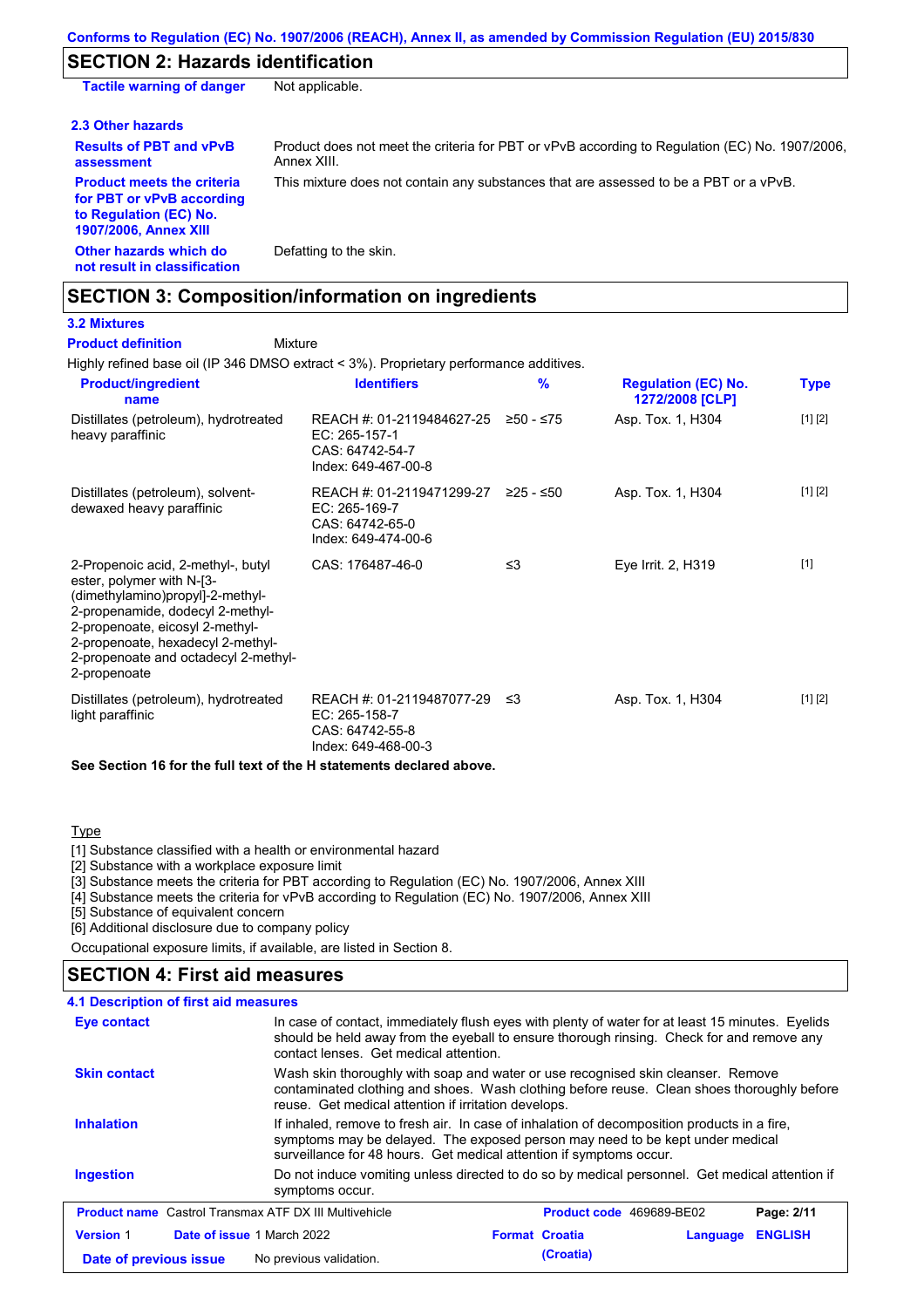|                                                           | Conforms to Regulation (EC) No. 1907/2006 (REACH), Annex II, as amended by Commission Regulation (EU) 2015/830                                                                                                                                                                                                                                                    |
|-----------------------------------------------------------|-------------------------------------------------------------------------------------------------------------------------------------------------------------------------------------------------------------------------------------------------------------------------------------------------------------------------------------------------------------------|
| <b>SECTION 4: First aid measures</b>                      |                                                                                                                                                                                                                                                                                                                                                                   |
| <b>Protection of first-aiders</b>                         | No action shall be taken involving any personal risk or without suitable training.                                                                                                                                                                                                                                                                                |
|                                                           | 4.2 Most important symptoms and effects, both acute and delayed                                                                                                                                                                                                                                                                                                   |
|                                                           | See Section 11 for more detailed information on health effects and symptoms.                                                                                                                                                                                                                                                                                      |
| <b>Potential acute health effects</b>                     |                                                                                                                                                                                                                                                                                                                                                                   |
| <b>Inhalation</b>                                         | Exposure to decomposition products may cause a health hazard. Serious effects may be<br>delayed following exposure.                                                                                                                                                                                                                                               |
| <b>Ingestion</b>                                          | No known significant effects or critical hazards.                                                                                                                                                                                                                                                                                                                 |
| <b>Skin contact</b>                                       | Defatting to the skin. May cause skin dryness and irritation.                                                                                                                                                                                                                                                                                                     |
| <b>Eye contact</b>                                        | No known significant effects or critical hazards.                                                                                                                                                                                                                                                                                                                 |
|                                                           | Delayed and immediate effects as well as chronic effects from short and long-term exposure                                                                                                                                                                                                                                                                        |
| <b>Inhalation</b>                                         | Overexposure to the inhalation of airborne droplets or aerosols may cause irritation of the<br>respiratory tract.                                                                                                                                                                                                                                                 |
| <b>Ingestion</b>                                          | Ingestion of large quantities may cause nausea and diarrhoea.                                                                                                                                                                                                                                                                                                     |
| <b>Skin contact</b>                                       | Prolonged or repeated contact can defat the skin and lead to irritation and/or dermatitis.                                                                                                                                                                                                                                                                        |
| <b>Eye contact</b>                                        | Potential risk of transient stinging or redness if accidental eye contact occurs.                                                                                                                                                                                                                                                                                 |
|                                                           | 4.3 Indication of any immediate medical attention and special treatment needed                                                                                                                                                                                                                                                                                    |
| <b>Notes to physician</b>                                 | Treatment should in general be symptomatic and directed to relieving any effects.<br>In case of inhalation of decomposition products in a fire, symptoms may be delayed.<br>The exposed person may need to be kept under medical surveillance for 48 hours.                                                                                                       |
| <b>SECTION 5: Firefighting measures</b>                   |                                                                                                                                                                                                                                                                                                                                                                   |
| 5.1 Extinguishing media                                   |                                                                                                                                                                                                                                                                                                                                                                   |
| <b>Suitable extinguishing</b><br>media                    | In case of fire, use foam, dry chemical or carbon dioxide extinguisher or spray.                                                                                                                                                                                                                                                                                  |
| <b>Unsuitable extinguishing</b><br>media                  | Do not use water jet. The use of a water jet may cause the fire to spread by splashing the<br>burning product.                                                                                                                                                                                                                                                    |
| 5.2 Special hazards arising from the substance or mixture |                                                                                                                                                                                                                                                                                                                                                                   |
| <b>Hazards from the</b><br>substance or mixture           | In a fire or if heated, a pressure increase will occur and the container may burst.                                                                                                                                                                                                                                                                               |
| <b>Hazardous combustion</b><br>products                   | Combustion products may include the following:<br>carbon oxides (CO, CO <sub>2</sub> ) (carbon monoxide, carbon dioxide)<br>nitrogen oxides (NO, NO <sub>2</sub> etc.)                                                                                                                                                                                            |
| <b>5.3 Advice for firefighters</b>                        |                                                                                                                                                                                                                                                                                                                                                                   |
| <b>Special precautions for</b><br>fire-fighters           | No action shall be taken involving any personal risk or without suitable training. Promptly<br>isolate the scene by removing all persons from the vicinity of the incident if there is a fire.                                                                                                                                                                    |
| <b>Special protective</b><br>equipment for fire-fighters  | Fire-fighters should wear appropriate protective equipment and self-contained breathing<br>apparatus (SCBA) with a full face-piece operated in positive pressure mode. Clothing for fire-<br>fighters (including helmets, protective boots and gloves) conforming to European standard EN<br>469 will provide a basic level of protection for chemical incidents. |
| <b>SECTION 6: Accidental release measures</b>             |                                                                                                                                                                                                                                                                                                                                                                   |
|                                                           | 6.1 Personal precautions, protective equipment and emergency procedures                                                                                                                                                                                                                                                                                           |

|                                         | <u>u. Li cibuliai prodagguid, prugueles ugaipinent and chicigency pruguance</u>                                                                                                                                                                                                                                                     |
|-----------------------------------------|-------------------------------------------------------------------------------------------------------------------------------------------------------------------------------------------------------------------------------------------------------------------------------------------------------------------------------------|
| For non-emergency<br>personnel          | No action shall be taken involving any personal risk or without suitable training. Evacuate<br>surrounding areas. Keep unnecessary and unprotected personnel from entering. Do not touch<br>or walk through spilt material. Floors may be slippery; use care to avoid falling. Put on<br>appropriate personal protective equipment. |
| For emergency responders                | If specialised clothing is required to deal with the spillage, take note of any information in<br>Section 8 on suitable and unsuitable materials. See also the information in "For non-<br>emergency personnel".                                                                                                                    |
| <b>6.2 Environmental</b><br>precautions | Avoid dispersal of spilt material and runoff and contact with soil, waterways, drains and sewers.<br>Inform the relevant authorities if the product has caused environmental pollution (sewers,<br>waterways, soil or air).                                                                                                         |

### **6.3 Methods and material for containment and cleaning up**

| <b>Product name</b> Castrol Transmax ATF DX III Multivehicle |  | <b>Product code</b> 469689-BE02   |  | Page: 3/11            |                  |  |
|--------------------------------------------------------------|--|-----------------------------------|--|-----------------------|------------------|--|
| <b>Version 1</b>                                             |  | <b>Date of issue 1 March 2022</b> |  | <b>Format Croatia</b> | Language ENGLISH |  |
| Date of previous issue                                       |  | No previous validation.           |  | (Croatia)             |                  |  |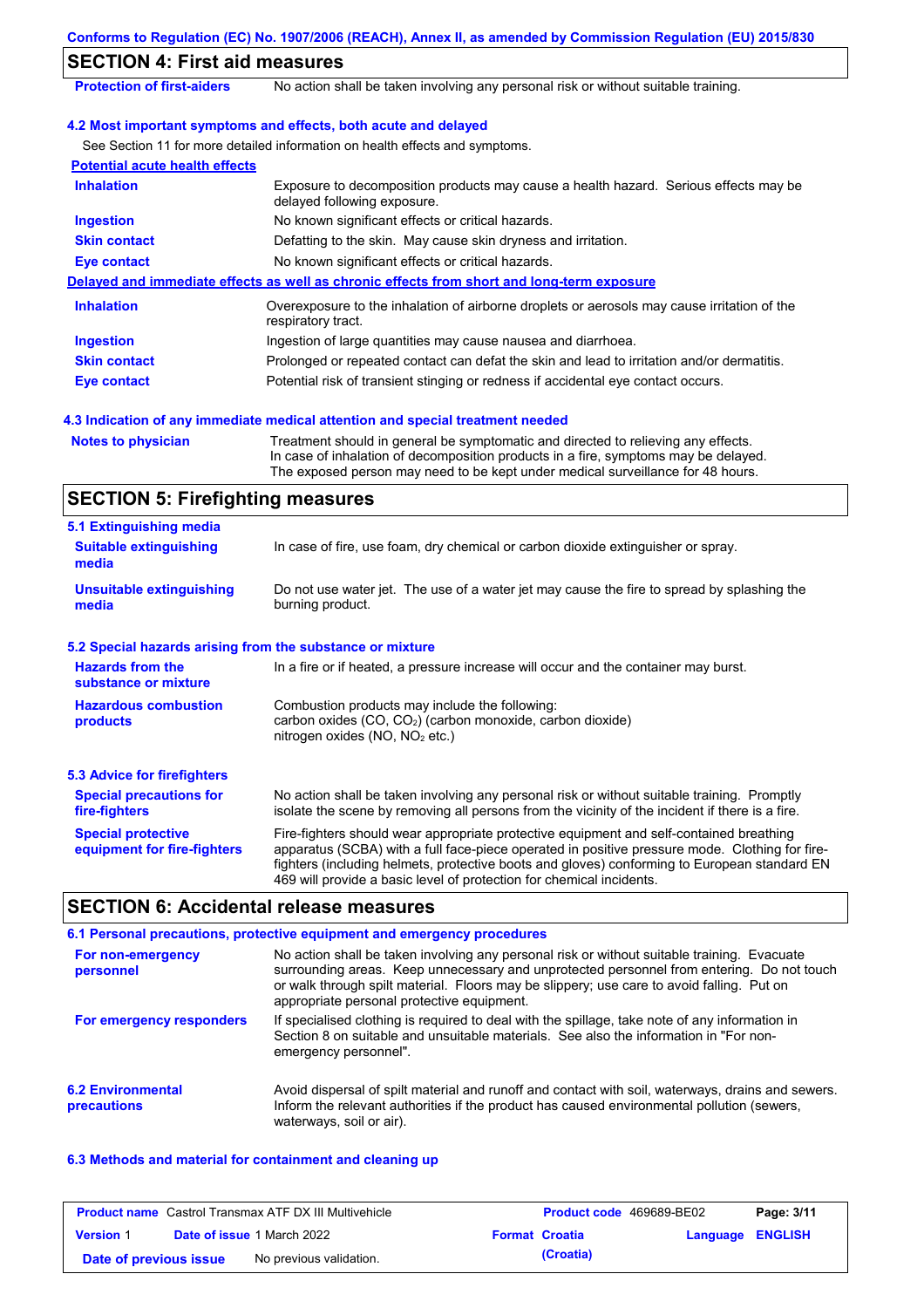## **SECTION 6: Accidental release measures**

| <b>Small spill</b>                        | Stop leak if without risk. Move containers from spill area. Absorb with an inert material and<br>place in an appropriate waste disposal container. Dispose of via a licensed waste disposal<br>contractor.                                                                                                                                                                                     |
|-------------------------------------------|------------------------------------------------------------------------------------------------------------------------------------------------------------------------------------------------------------------------------------------------------------------------------------------------------------------------------------------------------------------------------------------------|
| Large spill                               | Stop leak if without risk. Move containers from spill area. Prevent entry into sewers, water<br>courses, basements or confined areas. Contain and collect spillage with non-combustible,<br>absorbent material e.g. sand, earth, vermiculite or diatomaceous earth and place in container<br>for disposal according to local regulations. Dispose of via a licensed waste disposal contractor. |
| 6.4 Reference to other<br><b>sections</b> | See Section 1 for emergency contact information.<br>See Section 5 for firefighting measures.<br>See Section 8 for information on appropriate personal protective equipment.<br>See Section 12 for environmental precautions.<br>See Section 13 for additional waste treatment information.                                                                                                     |

# **SECTION 7: Handling and storage**

| 7.1 Precautions for safe handling                                             |                                                                                                                                                                                                                                                                                                                                                                                                                                                                                          |
|-------------------------------------------------------------------------------|------------------------------------------------------------------------------------------------------------------------------------------------------------------------------------------------------------------------------------------------------------------------------------------------------------------------------------------------------------------------------------------------------------------------------------------------------------------------------------------|
| <b>Protective measures</b>                                                    | Put on appropriate personal protective equipment.                                                                                                                                                                                                                                                                                                                                                                                                                                        |
| <b>Advice on general</b><br>occupational hygiene                              | Eating, drinking and smoking should be prohibited in areas where this material is handled,<br>stored and processed. Wash thoroughly after handling. Remove contaminated clothing and<br>protective equipment before entering eating areas. See also Section 8 for additional<br>information on hygiene measures.                                                                                                                                                                         |
| <b>7.2 Conditions for safe</b><br>storage, including any<br>incompatibilities | Store in accordance with local requlations. Store in a dry, cool and well-ventilated area, away<br>from incompatible materials (see Section 10). Keep away from heat and direct sunlight. Keep<br>container tightly closed and sealed until ready for use. Containers that have been opened must<br>be carefully resealed and kept upright to prevent leakage. Store and use only in equipment/<br>containers designed for use with this product. Do not store in unlabelled containers. |
| <b>Not suitable</b>                                                           | Prolonged exposure to elevated temperature.                                                                                                                                                                                                                                                                                                                                                                                                                                              |
| 7.3 Specific end use(s)                                                       |                                                                                                                                                                                                                                                                                                                                                                                                                                                                                          |
| <b>Recommendations</b>                                                        | See section 1.2 and Exposure scenarios in annex, if applicable.                                                                                                                                                                                                                                                                                                                                                                                                                          |

## **SECTION 8: Exposure controls/personal protection**

### **8.1 Control parameters**

**Occupational exposure limits** No exposure limit value known.

Whilst specific OELs for certain components may be shown in this section, other components may be present in any mist, vapour or dust produced. Therefore, the specific OELs may not be applicable to the product as a whole and are provided for guidance only.

**Recommended monitoring procedures** If this product contains ingredients with exposure limits, personal, workplace atmosphere or biological monitoring may be required to determine the effectiveness of the ventilation or other control measures and/or the necessity to use respiratory protective equipment. Reference should be made to monitoring standards, such as the following: European Standard EN 689 (Workplace atmospheres - Guidance for the assessment of exposure by inhalation to chemical agents for comparison with limit values and measurement strategy) European Standard EN 14042 (Workplace atmospheres - Guide for the application and use of procedures for the assessment of exposure to chemical and biological agents) European Standard EN 482 (Workplace atmospheres - General requirements for the performance of procedures for the measurement of chemical agents) Reference to national guidance documents for methods for the determination of hazardous substances will also be required.

### **Derived No Effect Level**

No DNELs/DMELs available.

### **Predicted No Effect Concentration**

No PNECs available

#### **8.2 Exposure controls**

| <b>Appropriate engineering</b><br><b>controls</b> | Provide exhaust ventilation or other engineering controls to keep the relevant airborne<br>concentrations below their respective occupational exposure limits.<br>All activities involving chemicals should be assessed for their risks to health, to ensure<br>exposures are adequately controlled. Personal protective equipment should only be considered<br>after other forms of control measures (e.g. engineering controls) have been suitably evaluated.<br>Personal protective equipment should conform to appropriate standards, be suitable for use, be<br>kept in good condition and properly maintained.<br>Your supplier of personal protective equipment should be consulted for advice on selection and<br>appropriate standards. For further information contact your national organisation for standards. |
|---------------------------------------------------|----------------------------------------------------------------------------------------------------------------------------------------------------------------------------------------------------------------------------------------------------------------------------------------------------------------------------------------------------------------------------------------------------------------------------------------------------------------------------------------------------------------------------------------------------------------------------------------------------------------------------------------------------------------------------------------------------------------------------------------------------------------------------------------------------------------------------|
|---------------------------------------------------|----------------------------------------------------------------------------------------------------------------------------------------------------------------------------------------------------------------------------------------------------------------------------------------------------------------------------------------------------------------------------------------------------------------------------------------------------------------------------------------------------------------------------------------------------------------------------------------------------------------------------------------------------------------------------------------------------------------------------------------------------------------------------------------------------------------------------|

|                        | <b>Product name</b> Castrol Transmax ATF DX III Multivehicle | <b>Product code</b> 469689-BE02 |                  | Page: 4/11 |
|------------------------|--------------------------------------------------------------|---------------------------------|------------------|------------|
| <b>Version 1</b>       | <b>Date of issue 1 March 2022</b>                            | <b>Format Croatia</b>           | Language ENGLISH |            |
| Date of previous issue | No previous validation.                                      | (Croatia)                       |                  |            |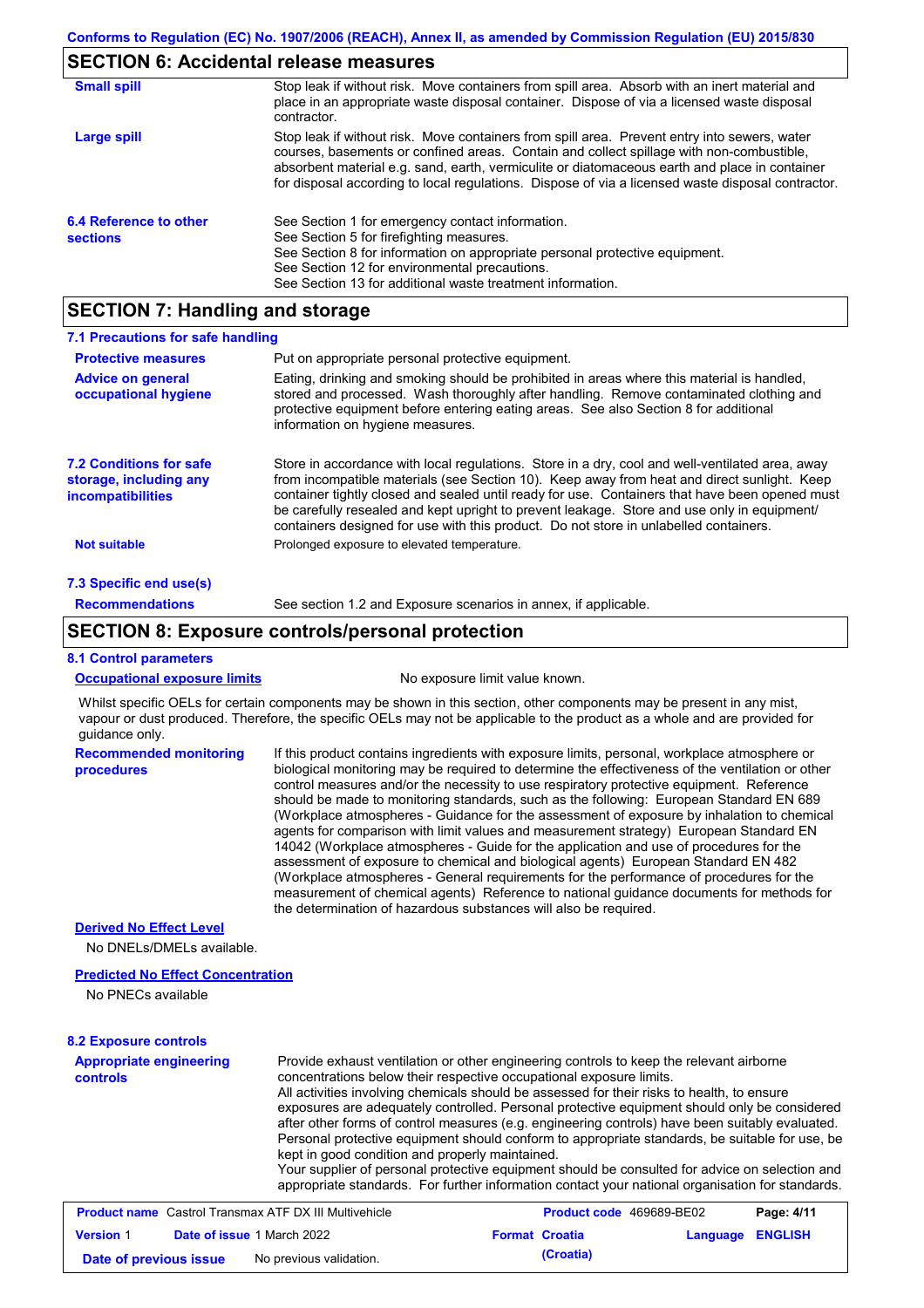# **SECTION 8: Exposure controls/personal protection**

The final choice of protective equipment will depend upon a risk assessment. It is important to ensure that all items of personal protective equipment are compatible.

| <b>Individual protection measures</b> |                                                                                                                                                                                                                                                                                                                                                                                                                                                                                                                                                                                                                                                   |
|---------------------------------------|---------------------------------------------------------------------------------------------------------------------------------------------------------------------------------------------------------------------------------------------------------------------------------------------------------------------------------------------------------------------------------------------------------------------------------------------------------------------------------------------------------------------------------------------------------------------------------------------------------------------------------------------------|
| <b>Hygiene measures</b>               | Wash hands, forearms and face thoroughly after handling chemical products, before eating,<br>smoking and using the lavatory and at the end of the working period. Ensure that eyewash<br>stations and safety showers are close to the workstation location.                                                                                                                                                                                                                                                                                                                                                                                       |
| <b>Respiratory protection</b>         | In case of insufficient ventilation, wear suitable respiratory equipment.<br>The correct choice of respiratory protection depends upon the chemicals being handled, the<br>conditions of work and use, and the condition of the respiratory equipment. Safety procedures<br>should be developed for each intended application. Respiratory protection equipment should<br>therefore be chosen in consultation with the supplier/manufacturer and with a full assessment<br>of the working conditions.                                                                                                                                             |
| <b>Eye/face protection</b>            | Safety glasses with side shields.                                                                                                                                                                                                                                                                                                                                                                                                                                                                                                                                                                                                                 |
| <b>Skin protection</b>                |                                                                                                                                                                                                                                                                                                                                                                                                                                                                                                                                                                                                                                                   |
| <b>Hand protection</b>                | <b>General Information:</b>                                                                                                                                                                                                                                                                                                                                                                                                                                                                                                                                                                                                                       |
|                                       | Because specific work environments and material handling practices vary, safety procedures<br>should be developed for each intended application. The correct choice of protective gloves<br>depends upon the chemicals being handled, and the conditions of work and use. Most gloves<br>provide protection for only a limited time before they must be discarded and replaced (even the<br>best chemically resistant gloves will break down after repeated chemical exposures).                                                                                                                                                                  |
|                                       | Gloves should be chosen in consultation with the supplier / manufacturer and taking account of<br>a full assessment of the working conditions.                                                                                                                                                                                                                                                                                                                                                                                                                                                                                                    |
|                                       | Recommended: Nitrile gloves.<br><b>Breakthrough time:</b>                                                                                                                                                                                                                                                                                                                                                                                                                                                                                                                                                                                         |
|                                       | Breakthrough time data are generated by glove manufacturers under laboratory test conditions<br>and represent how long a glove can be expected to provide effective permeation resistance. It<br>is important when following breakthrough time recommendations that actual workplace<br>conditions are taken into account. Always consult with your glove supplier for up-to-date<br>technical information on breakthrough times for the recommended glove type.<br>Our recommendations on the selection of gloves are as follows:                                                                                                                |
|                                       | Continuous contact:                                                                                                                                                                                                                                                                                                                                                                                                                                                                                                                                                                                                                               |
|                                       | Gloves with a minimum breakthrough time of 240 minutes, or >480 minutes if suitable gloves<br>can be obtained.<br>If suitable gloves are not available to offer that level of protection, gloves with shorter<br>breakthrough times may be acceptable as long as appropriate glove maintenance and<br>replacement regimes are determined and adhered to.                                                                                                                                                                                                                                                                                          |
|                                       | Short-term / splash protection:                                                                                                                                                                                                                                                                                                                                                                                                                                                                                                                                                                                                                   |
|                                       | Recommended breakthrough times as above.<br>It is recognised that for short-term, transient exposures, gloves with shorter breakthrough times<br>may commonly be used. Therefore, appropriate maintenance and replacement regimes must<br>be determined and rigorously followed.                                                                                                                                                                                                                                                                                                                                                                  |
|                                       | <b>Glove Thickness:</b>                                                                                                                                                                                                                                                                                                                                                                                                                                                                                                                                                                                                                           |
|                                       | For general applications, we recommend gloves with a thickness typically greater than 0.35 mm.                                                                                                                                                                                                                                                                                                                                                                                                                                                                                                                                                    |
|                                       | It should be emphasised that glove thickness is not necessarily a good predictor of glove<br>resistance to a specific chemical, as the permeation efficiency of the glove will be dependent<br>on the exact composition of the glove material. Therefore, glove selection should also be based<br>on consideration of the task requirements and knowledge of breakthrough times.<br>Glove thickness may also vary depending on the glove manufacturer, the glove type and the<br>glove model. Therefore, the manufacturers' technical data should always be taken into account<br>to ensure selection of the most appropriate glove for the task. |
|                                       | Note: Depending on the activity being conducted, gloves of varying thickness may be required<br>for specific tasks. For example:                                                                                                                                                                                                                                                                                                                                                                                                                                                                                                                  |
|                                       | • Thinner gloves (down to 0.1 mm or less) may be required where a high degree of manual<br>dexterity is needed. However, these gloves are only likely to give short duration protection and<br>would normally be just for single use applications, then disposed of.                                                                                                                                                                                                                                                                                                                                                                              |
|                                       | • Thicker gloves (up to 3 mm or more) may be required where there is a mechanical (as well                                                                                                                                                                                                                                                                                                                                                                                                                                                                                                                                                        |

| <b>Product name</b> Castrol Transmax ATF DX III Multivehicle |  |                                   | <b>Product code</b> 469689-BE02 |                  | Page: 5/11 |
|--------------------------------------------------------------|--|-----------------------------------|---------------------------------|------------------|------------|
| <b>Version 1</b>                                             |  | <b>Date of issue 1 March 2022</b> | <b>Format Croatia</b>           | Language ENGLISH |            |
| Date of previous issue                                       |  | No previous validation.           | (Croatia)                       |                  |            |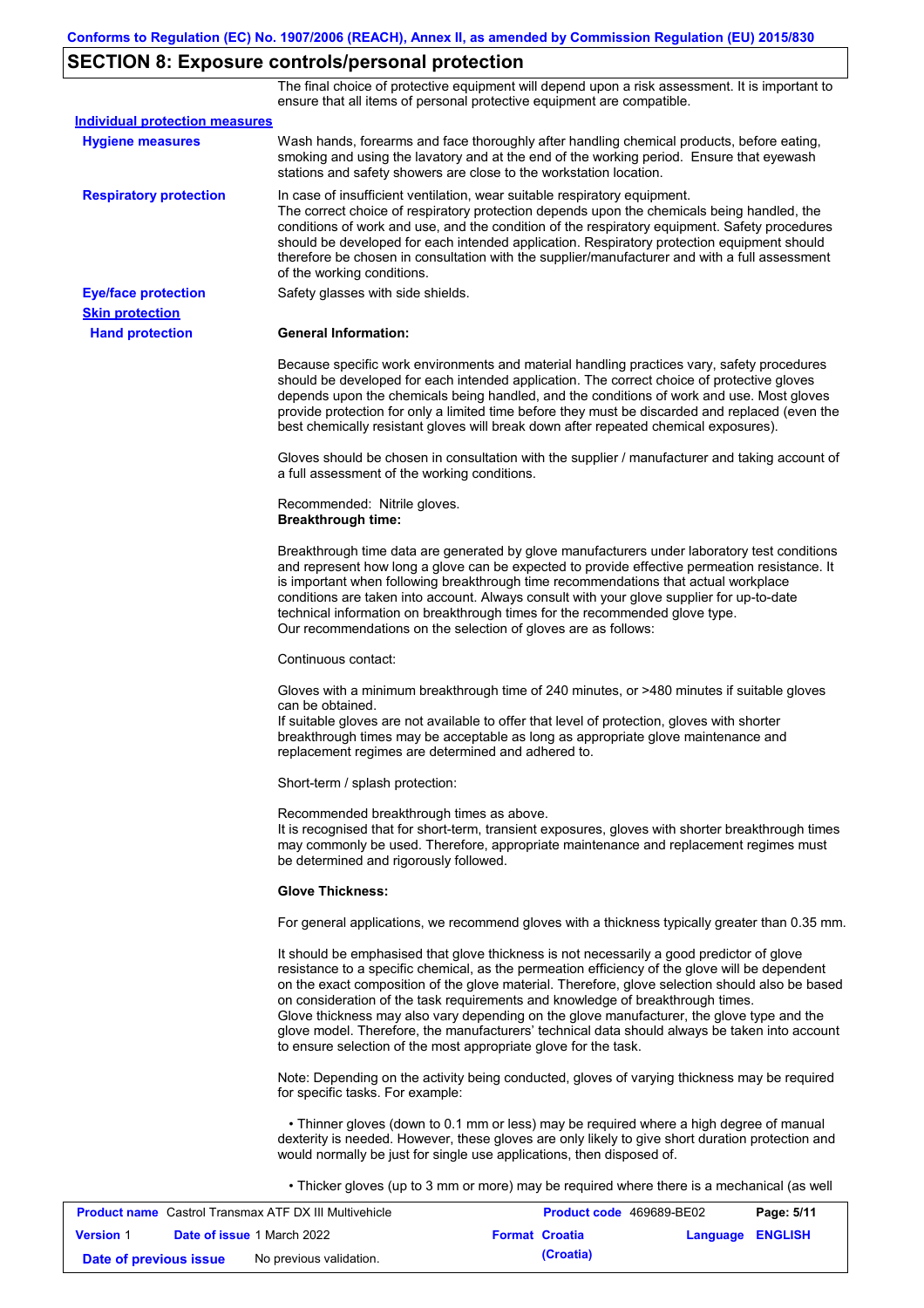# **SECTION 8: Exposure controls/personal protection**

as a chemical) risk i.e. where there is abrasion or puncture potential.

| <b>Skin and body</b>                             | Use of protective clothing is good industrial practice.<br>Personal protective equipment for the body should be selected based on the task being<br>performed and the risks involved and should be approved by a specialist before handling this<br>product.<br>Cotton or polyester/cotton overalls will only provide protection against light superficial<br>contamination that will not soak through to the skin. Overalls should be laundered on a regular<br>basis. When the risk of skin exposure is high (e.g. when cleaning up spillages or if there is a<br>risk of splashing) then chemical resistant aprons and/or impervious chemical suits and boots<br>will be required. |
|--------------------------------------------------|---------------------------------------------------------------------------------------------------------------------------------------------------------------------------------------------------------------------------------------------------------------------------------------------------------------------------------------------------------------------------------------------------------------------------------------------------------------------------------------------------------------------------------------------------------------------------------------------------------------------------------------------------------------------------------------|
| <b>Refer to standards:</b>                       | Respiratory protection: EN 529<br>Gloves: EN 420, EN 374<br>Eye protection: EN 166<br>Filtering half-mask: EN 149<br>Filtering half-mask with valve: EN 405<br>Half-mask: EN 140 plus filter<br>Full-face mask: EN 136 plus filter<br>Particulate filters: EN 143<br>Gas/combined filters: EN 14387                                                                                                                                                                                                                                                                                                                                                                                   |
| <b>Environmental exposure</b><br><b>controls</b> | Emissions from ventilation or work process equipment should be checked to ensure they<br>comply with the requirements of environmental protection legislation. In some cases, fume<br>scrubbers, filters or engineering modifications to the process equipment will be necessary to<br>reduce emissions to acceptable levels.                                                                                                                                                                                                                                                                                                                                                         |

## **SECTION 9: Physical and chemical properties**

The conditions of measurement of all properties are at standard temperature and pressure unless otherwise indicated.

### **9.1 Information on basic physical and chemical properties**

| <b>Appearance</b>                               |                                       |
|-------------------------------------------------|---------------------------------------|
| <b>Physical state</b>                           | Liquid.                               |
| <b>Colour</b>                                   | Red. [Light]                          |
| <b>Odour</b>                                    | Not available.                        |
| <b>Odour threshold</b>                          | Not available.                        |
| рH                                              | Not applicable.                       |
| <b>Melting point/freezing point</b>             | Not available.                        |
| Initial boiling point and boiling               | Not available.                        |
| range                                           |                                       |
| <b>Pour point</b>                               | -45 $^{\circ}$ C                      |
| <b>Flash point</b>                              | Open cup: >170°C (>338°F) [Cleveland] |
| <b>Evaporation rate</b>                         | Not available.                        |
| <b>Flammability (solid, gas)</b>                | Not available.                        |
| Upper/lower flammability or<br>explosive limits | Not available.                        |
| <b>Vapour pressure</b>                          | Not available.                        |

|                                                              |                                                                 |        | Vapour Pressure at 20°C |                          |          | Vapour pressure at 50°C |                            |  |
|--------------------------------------------------------------|-----------------------------------------------------------------|--------|-------------------------|--------------------------|----------|-------------------------|----------------------------|--|
|                                                              | Ingredient name mm Hg   kPa                                     |        |                         | <b>Method</b>            | mm<br>Hg | kPa                     | <b>Method</b>              |  |
|                                                              | Distillates (petroleum),<br>hydrotreated heavy<br>paraffinic    | <0.08  | < 0.011                 | <b>ASTM D 5191</b>       |          |                         |                            |  |
|                                                              | Distillates (petroleum),<br>solvent-dewaxed<br>heavy paraffinic | < 0.08 | < 0.011                 | <b>ASTM D 5191</b>       |          |                         |                            |  |
|                                                              | Distillates (petroleum),<br>hydrotreated light<br>paraffinic    | < 0.08 | < 0.011                 | <b>ASTM D 5191</b>       |          |                         |                            |  |
|                                                              | Distillates (petroleum),<br>hydrotreated heavy<br>paraffinic    | < 0.08 | < 0.011                 | <b>ASTM D 5191</b>       |          |                         |                            |  |
|                                                              | Distillates (petroleum),<br>solvent-dewaxed<br>heavy paraffinic | < 0.08 | < 0.011                 | <b>ASTM D 5191</b>       |          |                         |                            |  |
| <b>Product name</b> Castrol Transmax ATF DX III Multivehicle |                                                                 |        |                         | Product code 469689-BE02 |          |                         | Page: 6/11                 |  |
| <b>Version 1</b><br><b>Date of issue 1 March 2022</b>        |                                                                 |        |                         | <b>Format Croatia</b>    |          |                         | <b>ENGLISH</b><br>Language |  |
| Date of previous issue                                       | No previous validation.                                         |        |                         | (Croatia)                |          |                         |                            |  |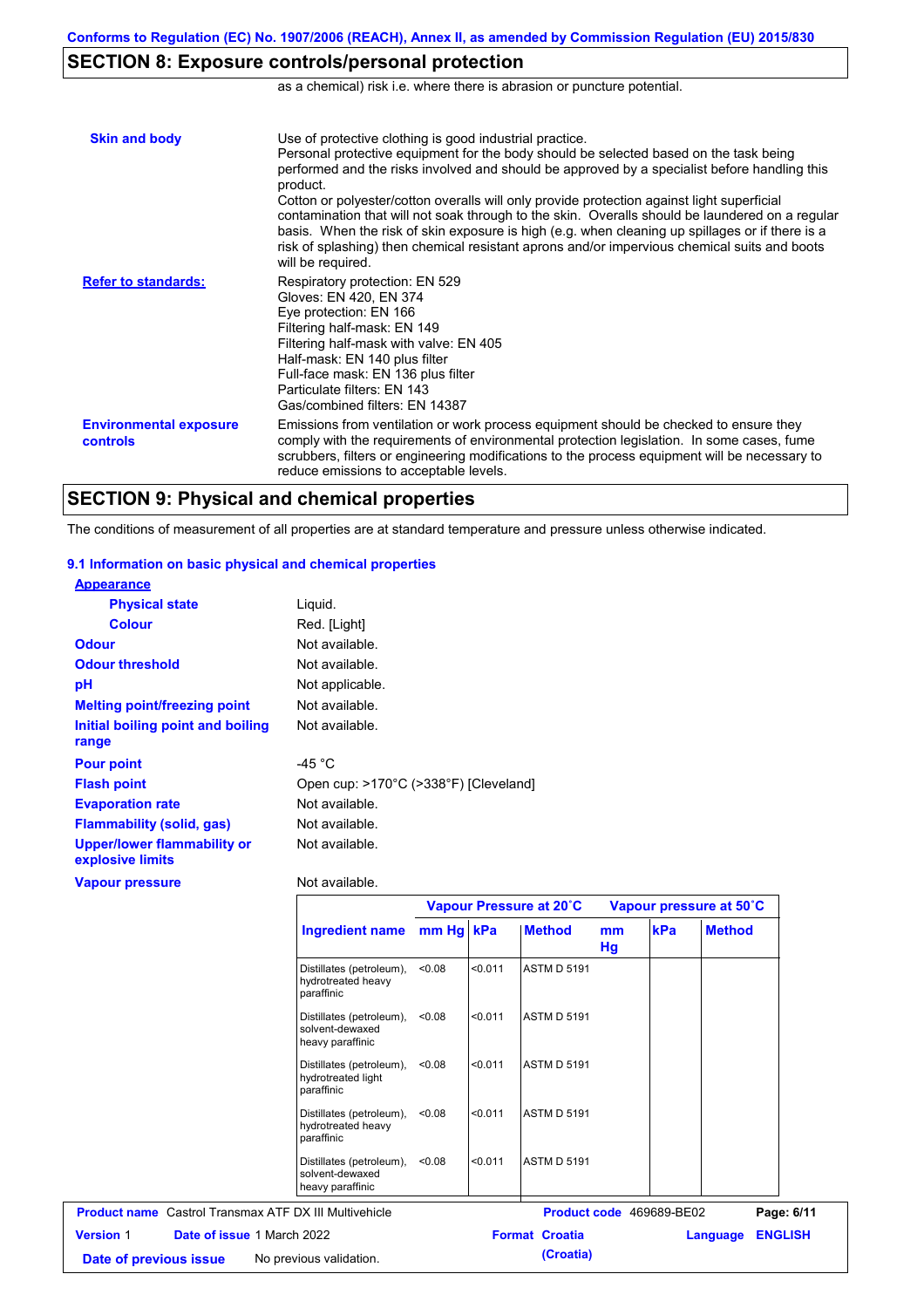# **SECTION 9: Physical and chemical properties**

| <b>Vapour density</b>                             | Not available.                                                                                                                                                 |
|---------------------------------------------------|----------------------------------------------------------------------------------------------------------------------------------------------------------------|
| <b>Relative density</b>                           | Not available.                                                                                                                                                 |
| <b>Density</b>                                    | <1000 kg/m <sup>3</sup> (<1 g/cm <sup>3</sup> ) at 15 <sup>°</sup> C                                                                                           |
| <b>Solubility(ies)</b>                            | insoluble in water.                                                                                                                                            |
| <b>Partition coefficient: n-octanol/</b><br>water | Not applicable.                                                                                                                                                |
| <b>Auto-ignition temperature</b>                  | Not available.                                                                                                                                                 |
| <b>Decomposition temperature</b>                  | Not available.                                                                                                                                                 |
| <b>Viscosity</b>                                  | Kinematic: $35 \text{ mm}^2/\text{s}$ ( $35 \text{ cSt}$ ) at $40^{\circ}\text{C}$<br>Kinematic: 6.8 to 8 mm <sup>2</sup> /s (6.8 to 8 cSt) at $100^{\circ}$ C |
| <b>Explosive properties</b>                       | Not available.                                                                                                                                                 |
| <b>Oxidising properties</b>                       | Not available.                                                                                                                                                 |
| <b>Particle characteristics</b>                   |                                                                                                                                                                |
| <b>Median particle size</b>                       | Not applicable.                                                                                                                                                |
| 9.2 Other information                             |                                                                                                                                                                |
| No additional information.                        |                                                                                                                                                                |

# **SECTION 10: Stability and reactivity**

| <b>10.1 Reactivity</b>                            | No specific test data available for this product. Refer to Conditions to avoid and Incompatible<br>materials for additional information.                                |
|---------------------------------------------------|-------------------------------------------------------------------------------------------------------------------------------------------------------------------------|
| <b>10.2 Chemical stability</b>                    | The product is stable.                                                                                                                                                  |
| <b>10.3 Possibility of</b><br>hazardous reactions | Under normal conditions of storage and use, hazardous reactions will not occur.<br>Under normal conditions of storage and use, hazardous polymerisation will not occur. |
| <b>10.4 Conditions to avoid</b>                   | Avoid all possible sources of ignition (spark or flame).                                                                                                                |
| 10.5 Incompatible materials                       | Reactive or incompatible with the following materials: oxidising materials.                                                                                             |
| <b>10.6 Hazardous</b><br>decomposition products   | Under normal conditions of storage and use, hazardous decomposition products should not be<br>produced.                                                                 |

# **SECTION 11: Toxicological information**

| 11.1 Information on toxicological effects          |                                                                                                                             |                       |          |                |
|----------------------------------------------------|-----------------------------------------------------------------------------------------------------------------------------|-----------------------|----------|----------------|
| <b>Acute toxicity estimates</b>                    |                                                                                                                             |                       |          |                |
| Not available.                                     |                                                                                                                             |                       |          |                |
| <b>Information on likely</b><br>routes of exposure | Routes of entry anticipated: Dermal, Inhalation.                                                                            |                       |          |                |
| <b>Potential acute health effects</b>              |                                                                                                                             |                       |          |                |
| <b>Inhalation</b>                                  | Exposure to decomposition products may cause a health hazard. Serious effects may be<br>delayed following exposure.         |                       |          |                |
| <b>Ingestion</b>                                   | No known significant effects or critical hazards.                                                                           |                       |          |                |
| <b>Skin contact</b>                                | Defatting to the skin. May cause skin dryness and irritation.                                                               |                       |          |                |
| <b>Eye contact</b>                                 | No known significant effects or critical hazards.                                                                           |                       |          |                |
|                                                    | Symptoms related to the physical, chemical and toxicological characteristics                                                |                       |          |                |
| <b>Inhalation</b>                                  | May be harmful by inhalation if exposure to vapour, mists or fumes resulting from thermal<br>decomposition products occurs. |                       |          |                |
| <b>Ingestion</b>                                   | No specific data.                                                                                                           |                       |          |                |
| <b>Skin contact</b>                                | Adverse symptoms may include the following:<br>irritation<br>dryness<br>cracking                                            |                       |          |                |
| <b>Eye contact</b>                                 | No specific data.                                                                                                           |                       |          |                |
|                                                    | Delayed and immediate effects as well as chronic effects from short and long-term exposure                                  |                       |          |                |
| <b>Inhalation</b>                                  | Overexposure to the inhalation of airborne droplets or aerosols may cause irritation of the<br>respiratory tract.           |                       |          |                |
|                                                    | <b>Product name</b> Castrol Transmax ATF DX III Multivehicle<br>Product code 469689-BE02<br>Page: 7/11                      |                       |          |                |
| <b>Version 1</b><br>Date of issue 1 March 2022     |                                                                                                                             | <b>Format Croatia</b> | Language | <b>ENGLISH</b> |
| Date of previous issue                             | No previous validation.                                                                                                     | (Croatia)             |          |                |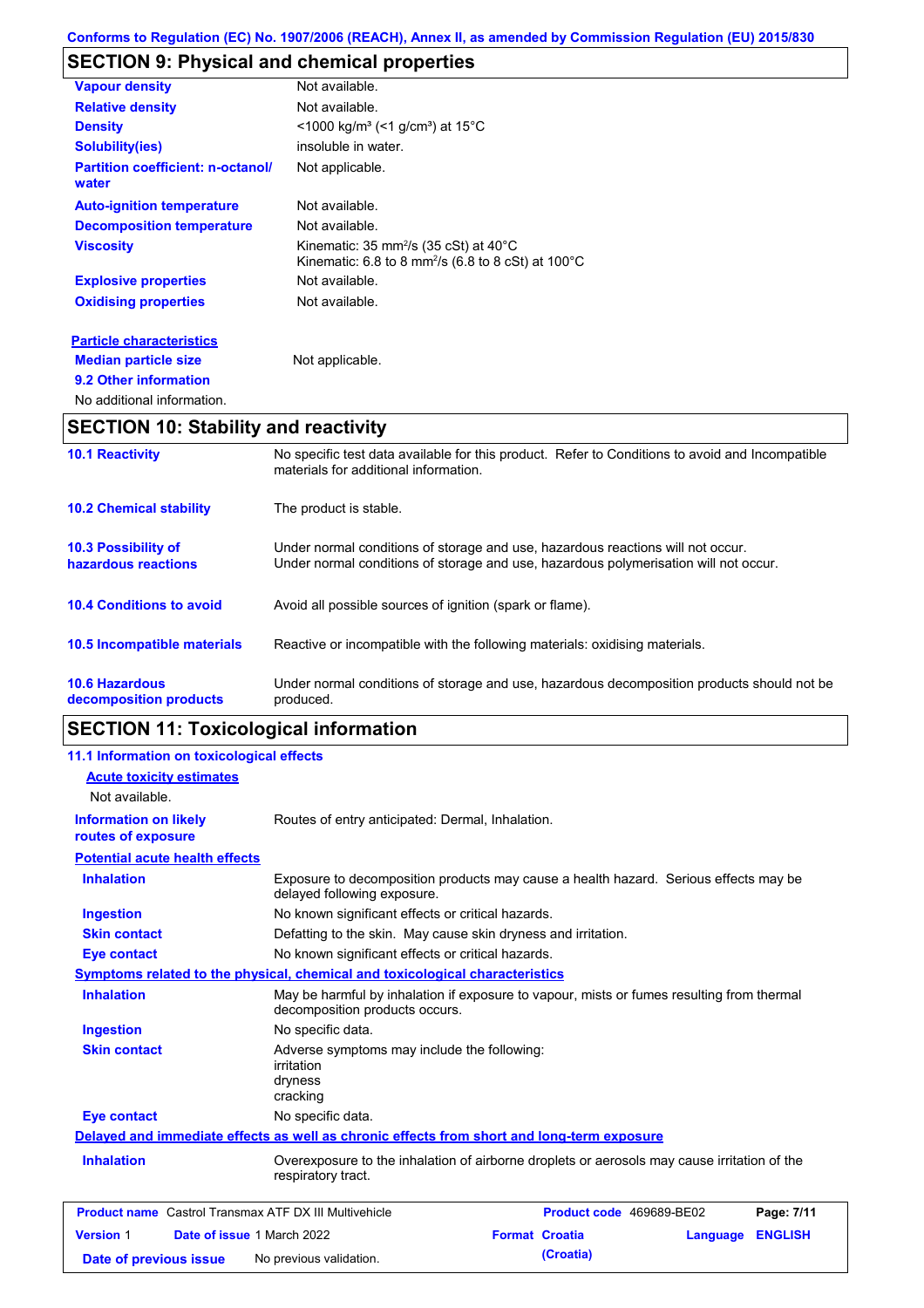# **SECTION 11: Toxicological information**

| <b>Ingestion</b>                        | Ingestion of large quantities may cause nausea and diarrhoea.                              |
|-----------------------------------------|--------------------------------------------------------------------------------------------|
| <b>Skin contact</b>                     | Prolonged or repeated contact can defat the skin and lead to irritation and/or dermatitis. |
| <b>Eye contact</b>                      | Potential risk of transient stinging or redness if accidental eye contact occurs.          |
| <b>Potential chronic health effects</b> |                                                                                            |
| <b>General</b>                          | No known significant effects or critical hazards.                                          |
| <b>Carcinogenicity</b>                  | No known significant effects or critical hazards.                                          |
| <b>Mutagenicity</b>                     | No known significant effects or critical hazards.                                          |
| <b>Developmental effects</b>            | No known significant effects or critical hazards.                                          |
| <b>Fertility effects</b>                | No known significant effects or critical hazards.                                          |
|                                         |                                                                                            |

## **SECTION 12: Ecological information**

**12.1 Toxicity**

**Environmental hazards** Not classified as dangerous

### **12.2 Persistence and degradability**

Expected to be biodegradable.

#### **12.3 Bioaccumulative potential**

This product is not expected to bioaccumulate through food chains in the environment.

| <b>12.4 Mobility in soil</b>                                  |                                                                      |
|---------------------------------------------------------------|----------------------------------------------------------------------|
| <b>Soil/water partition</b><br>coefficient (K <sub>oc</sub> ) | Not available.                                                       |
| <b>Mobility</b>                                               | Spillages may penetrate the soil causing ground water contamination. |

### **12.5 Results of PBT and vPvB assessment**

Product does not meet the criteria for PBT or vPvB according to Regulation (EC) No. 1907/2006, Annex XIII.

### **12.6 Other adverse effects**

**Other ecological information**

Spills may form a film on water surfaces causing physical damage to organisms. Oxygen transfer could also be impaired.

## **SECTION 13: Disposal considerations**

| <b>13.1 Waste treatment methods</b> |                                                                                                                                                                      |  |  |
|-------------------------------------|----------------------------------------------------------------------------------------------------------------------------------------------------------------------|--|--|
| <b>Product</b>                      |                                                                                                                                                                      |  |  |
| <b>Methods of disposal</b>          | Where possible, arrange for product to be recycled. Dispose of via an authorised person/<br>licensed waste disposal contractor in accordance with local regulations. |  |  |
| <b>Hazardous waste</b>              | Yes.                                                                                                                                                                 |  |  |
| European waste catalogue (EWC)      |                                                                                                                                                                      |  |  |

| Waste code | <b>Waste designation</b>                                        |
|------------|-----------------------------------------------------------------|
| $130205*$  | mineral-based non-chlorinated engine, gear and lubricating oils |

However, deviation from the intended use and/or the presence of any potential contaminants may require an alternative waste disposal code to be assigned by the end user.

| <b>Packaging</b>           |                                                                                                                                                                                                                                         |
|----------------------------|-----------------------------------------------------------------------------------------------------------------------------------------------------------------------------------------------------------------------------------------|
| <b>Methods of disposal</b> | Where possible, arrange for product to be recycled. Dispose of via an authorised person/<br>licensed waste disposal contractor in accordance with local regulations.                                                                    |
| <b>Special precautions</b> | This material and its container must be disposed of in a safe way. Empty containers or liners<br>may retain some product residues. Avoid dispersal of spilt material and runoff and contact with<br>soil, waterways, drains and sewers. |
| <b>References</b>          | Commission 2014/955/EU<br>Directive 2008/98/EC                                                                                                                                                                                          |

| <b>Product name</b> Castrol Transmax ATF DX III Multivehicle |  | <b>Product code</b> 469689-BE02   |  | Page: 8/11            |                         |  |
|--------------------------------------------------------------|--|-----------------------------------|--|-----------------------|-------------------------|--|
| <b>Version 1</b>                                             |  | <b>Date of issue 1 March 2022</b> |  | <b>Format Croatia</b> | <b>Language ENGLISH</b> |  |
| Date of previous issue                                       |  | No previous validation.           |  | (Croatia)             |                         |  |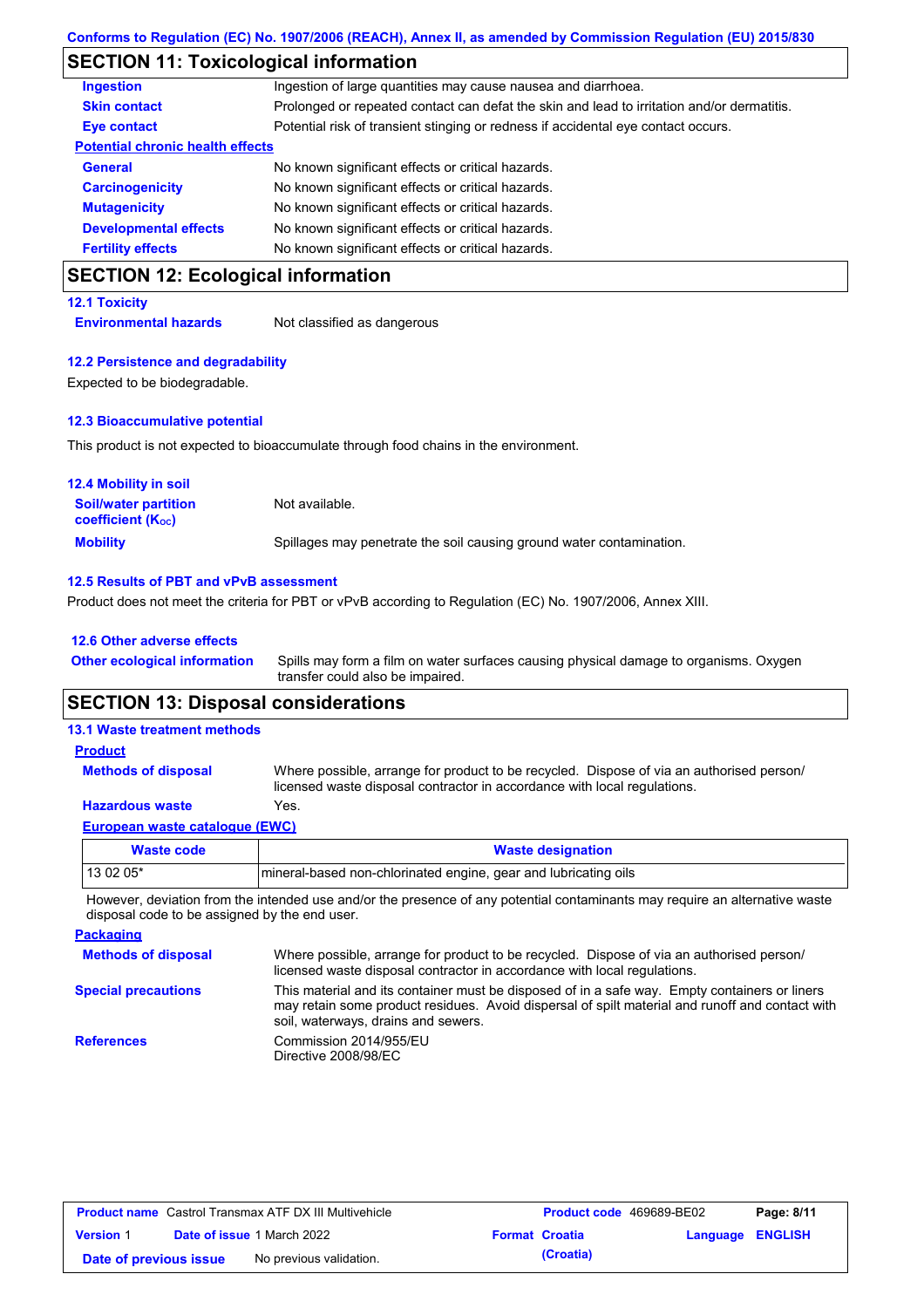#### - - - - - - - - - Not regulated. Not regulated. Not regulated. - - - **SECTION 14: Transport information ADR/RID IMDG IATA 14.1 UN number 14.2 UN proper shipping name 14.3 Transport hazard class(es) 14.4 Packing group ADN Additional information 14.5 Environmental hazards** No. 1980 | No. 1980 | No. 1980 | No. 1980 | No. 1980 | No. 1980 | No. 1980 | No. 1980 | No. 1980 | No. 1980 | Not regulated. - -<br>No. - -

**14.6 Special precautions for user** Not available.

### **14.7 Transport in bulk according to IMO instruments**

Not available.

## **SECTION 15: Regulatory information**

**Other regulations REACH Status** The company, as identified in Section 1, sells this product in the EU in compliance with the current requirements of REACH. **15.1 Safety, health and environmental regulations/legislation specific for the substance or mixture EU Regulation (EC) No. 1907/2006 (REACH) Annex XIV - List of substances subject to authorisation Substances of very high concern** None of the components are listed. At least one component is not listed. All components are listed or exempted. All components are listed or exempted. At least one component is not listed. All components are active or exempted. All components are listed or exempted. All components are listed or exempted. **United States inventory (TSCA 8b) Australia inventory (AIIC) Canada inventory China inventory (IECSC) Japan inventory (CSCL) Korea inventory (KECI) Philippines inventory (PICCS) Taiwan Chemical Substances Inventory (TCSI)** All components are listed or exempted. **Ozone depleting substances (1005/2009/EU)** Not listed. **Prior Informed Consent (PIC) (649/2012/EU)** None of the components are listed. **Annex XIV EU Regulation (EC) No. 1907/2006 (REACH) Annex XVII - Restrictions on the manufacture, placing on the market and use of certain dangerous substances, mixtures and articles** Not applicable.

| <b>Product name</b> Castrol Transmax ATF DX III Multivehicle |  | <b>Product code</b> 469689-BE02   |  | Page: 9/11            |                  |  |
|--------------------------------------------------------------|--|-----------------------------------|--|-----------------------|------------------|--|
| <b>Version 1</b>                                             |  | <b>Date of issue 1 March 2022</b> |  | <b>Format Croatia</b> | Language ENGLISH |  |
| Date of previous issue                                       |  | No previous validation.           |  | (Croatia)             |                  |  |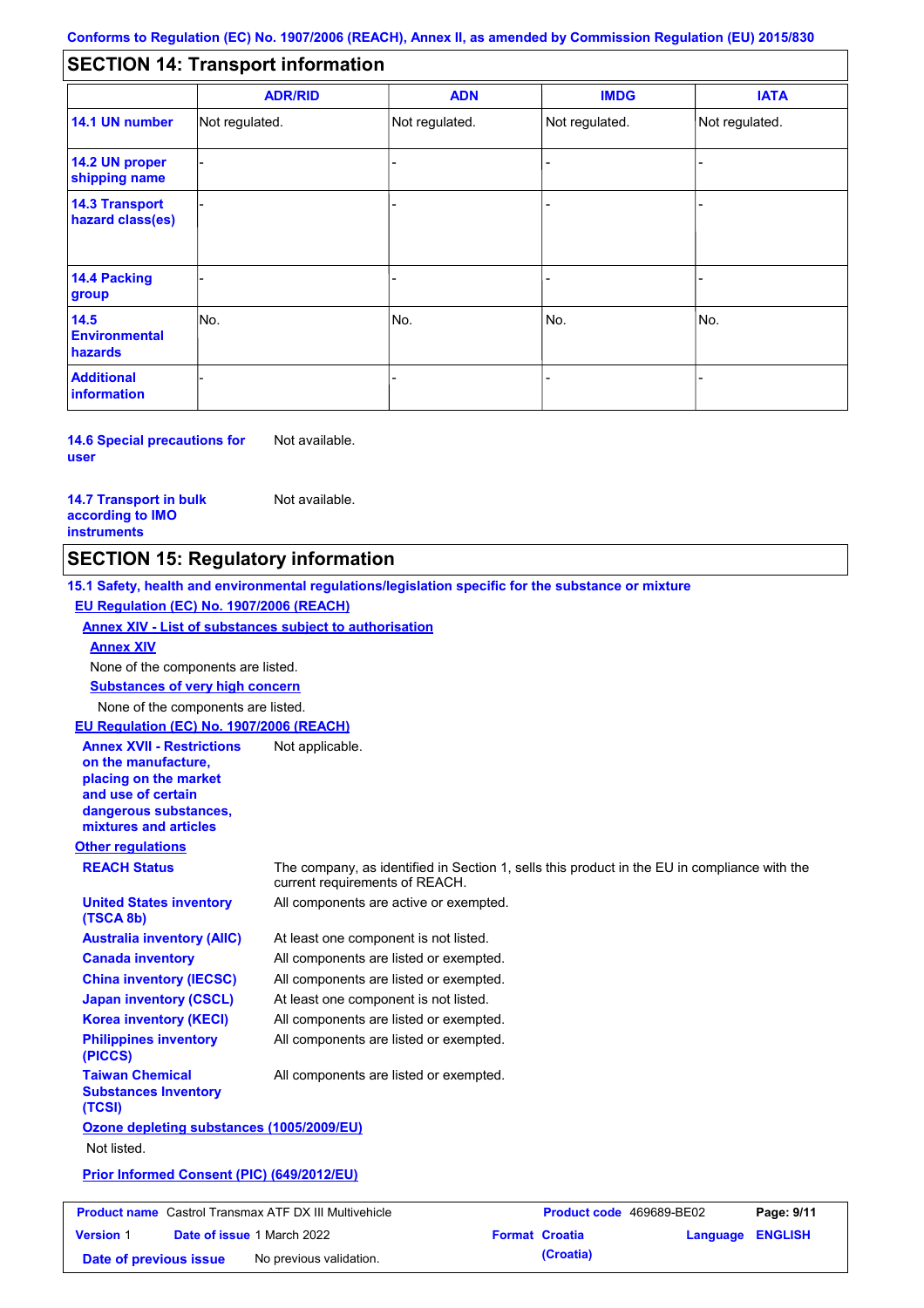# **SECTION 15: Regulatory information**

Not listed.

**Persistent Organic Pollutants** Not listed.

### **EU - Water framework directive - Priority substances**

None of the components are listed.

### **Seveso Directive**

This product is not controlled under the Seveso Directive.

| <b>15.2 Chemical safety</b> | A Chemical Safety Assessment has been carried out for one or more of the substances within  |
|-----------------------------|---------------------------------------------------------------------------------------------|
| assessment                  | this mixture. A Chemical Safety Assessment has not been carried out for the mixture itself. |

# **SECTION 16: Other information**

| <b>Abbreviations and acronyms</b> | ADN = European Provisions concerning the International Carriage of Dangerous Goods by                                           |
|-----------------------------------|---------------------------------------------------------------------------------------------------------------------------------|
|                                   | Inland Waterway<br>ADR = The European Agreement concerning the International Carriage of Dangerous Goods by                     |
|                                   | Road                                                                                                                            |
|                                   | ATE = Acute Toxicity Estimate                                                                                                   |
|                                   | BCF = Bioconcentration Factor                                                                                                   |
|                                   | CAS = Chemical Abstracts Service                                                                                                |
|                                   | CLP = Classification, Labelling and Packaging Regulation [Regulation (EC) No. 1272/2008]                                        |
|                                   | CSA = Chemical Safety Assessment                                                                                                |
|                                   | CSR = Chemical Safety Report                                                                                                    |
|                                   | DMEL = Derived Minimal Effect Level                                                                                             |
|                                   | DNEL = Derived No Effect Level                                                                                                  |
|                                   | EINECS = European Inventory of Existing Commercial chemical Substances                                                          |
|                                   | ES = Exposure Scenario                                                                                                          |
|                                   | EUH statement = CLP-specific Hazard statement                                                                                   |
|                                   | EWC = European Waste Catalogue                                                                                                  |
|                                   | GHS = Globally Harmonized System of Classification and Labelling of Chemicals<br>IATA = International Air Transport Association |
|                                   | IBC = Intermediate Bulk Container                                                                                               |
|                                   | IMDG = International Maritime Dangerous Goods                                                                                   |
|                                   | LogPow = logarithm of the octanol/water partition coefficient                                                                   |
|                                   | MARPOL = International Convention for the Prevention of Pollution From Ships, 1973 as                                           |
|                                   | modified by the Protocol of 1978. ("Marpol" = marine pollution)                                                                 |
|                                   | OECD = Organisation for Economic Co-operation and Development                                                                   |
|                                   | PBT = Persistent, Bioaccumulative and Toxic                                                                                     |
|                                   | <b>PNEC</b> = Predicted No Effect Concentration                                                                                 |
|                                   | REACH = Registration, Evaluation, Authorisation and Restriction of Chemicals Regulation                                         |
|                                   | [Regulation (EC) No. 1907/2006]                                                                                                 |
|                                   | RID = The Regulations concerning the International Carriage of Dangerous Goods by Rail                                          |
|                                   | <b>RRN = REACH Registration Number</b>                                                                                          |
|                                   | SADT = Self-Accelerating Decomposition Temperature                                                                              |
|                                   | SVHC = Substances of Very High Concern                                                                                          |
|                                   | STOT-RE = Specific Target Organ Toxicity - Repeated Exposure<br>STOT-SE = Specific Target Organ Toxicity - Single Exposure      |
|                                   | $TWA = Time$ weighted average                                                                                                   |
|                                   | $UN = United Nations$                                                                                                           |
|                                   | UVCB = Complex hydrocarbon substance                                                                                            |
|                                   | VOC = Volatile Organic Compound                                                                                                 |
|                                   | vPvB = Very Persistent and Very Bioaccumulative                                                                                 |
|                                   | Varies = may contain one or more of the following 64741-88-4 / RRN 01-2119488706-23,                                            |
|                                   | 64741-89-5 / RRN 01-2119487067-30, 64741-95-3 / RRN 01-2119487081-40, 64741-96-4/ RRN                                           |
|                                   | 01-2119483621-38, 64742-01-4 / RRN 01-2119488707-21, 64742-44-5 / RRN                                                           |
|                                   | 01-2119985177-24, 64742-45-6, 64742-52-5 / RRN 01-2119467170-45, 64742-53-6 / RRN                                               |
|                                   | 01-2119480375-34, 64742-54-7 / RRN 01-2119484627-25, 64742-55-8 / RRN                                                           |
|                                   | 01-2119487077-29, 64742-56-9 / RRN 01-2119480132-48, 64742-57-0 / RRN                                                           |
|                                   | 01-2119489287-22, 64742-58-1, 64742-62-7 / RRN 01-2119480472-38, 64742-63-8,                                                    |
|                                   | 64742-65-0 / RRN 01-2119471299-27, 64742-70-7 / RRN 01-2119487080-42, 72623-85-9 /                                              |
|                                   | RRN 01-2119555262-43, 72623-86-0 / RRN 01-2119474878-16, 72623-87-1 / RRN                                                       |
|                                   | 01-2119474889-13                                                                                                                |

### **Procedure used to derive the classification according to Regulation (EC) No. 1272/2008 [CLP/GHS]**

| <b>Classification</b><br>Not classified.          |                                                              |                       | <b>Justification</b> |                          |                |  |  |
|---------------------------------------------------|--------------------------------------------------------------|-----------------------|----------------------|--------------------------|----------------|--|--|
|                                                   |                                                              |                       |                      |                          |                |  |  |
|                                                   | <b>Product name</b> Castrol Transmax ATF DX III Multivehicle |                       |                      | Product code 469689-BE02 | Page: 10/11    |  |  |
| <b>Version 1</b>                                  | <b>Date of issue 1 March 2022</b>                            | <b>Format Croatia</b> |                      | Language                 | <b>ENGLISH</b> |  |  |
| No previous validation.<br>Date of previous issue |                                                              |                       | (Croatia)            |                          |                |  |  |